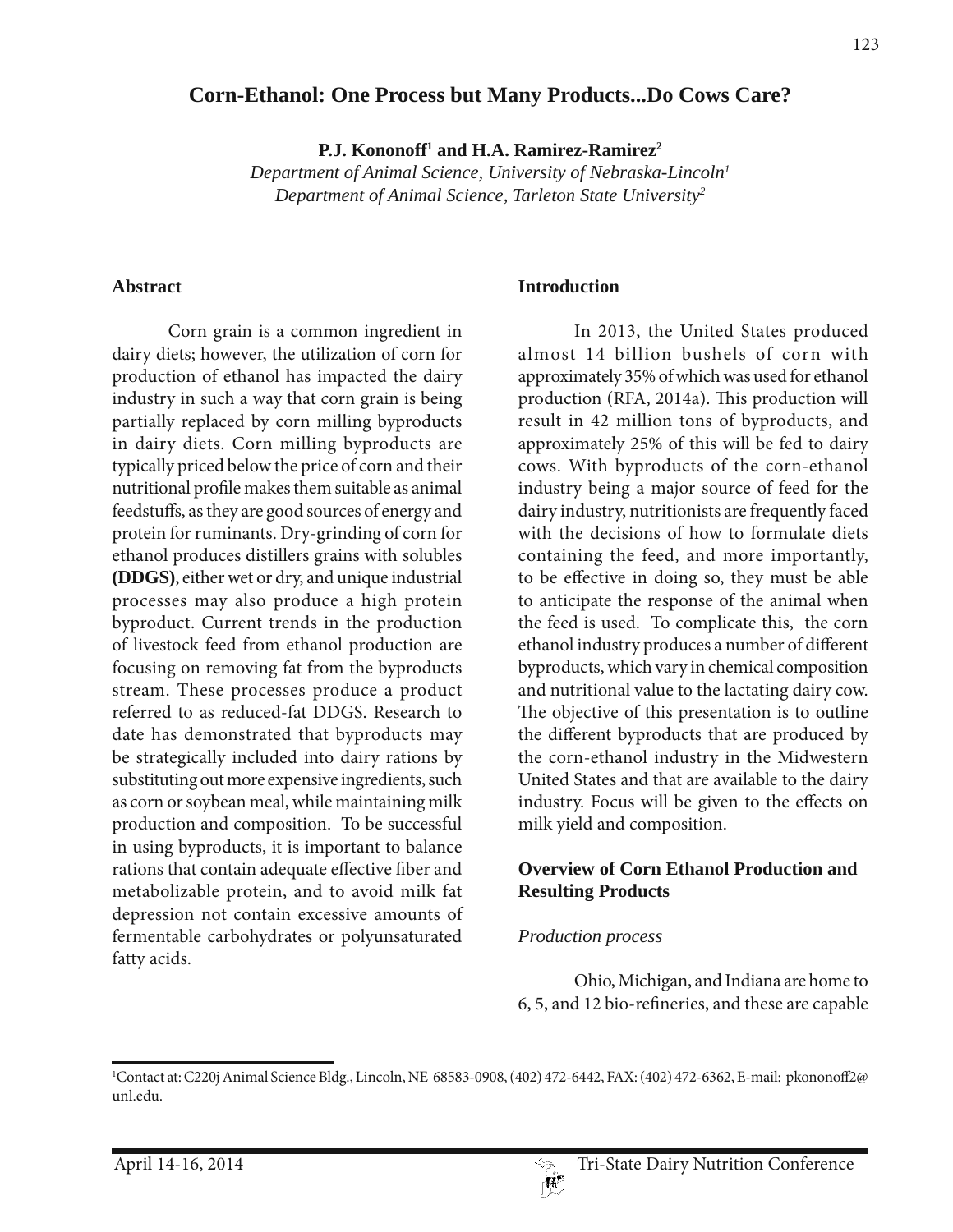of producing 528, 268, and 948 million gallons of ethanol per year respectively (RFA, 2014b). The bulk of this production is corn-ethanol. It is important to note that approximately two thirds of the corn kernel is composed of starch and subject to fermentation by yeast for the production of ethanol; therefore, the rest of the kernel flows into the stream of byproducts, which include a liquid fraction called distillers solubles and a solid fraction called distillers grains. These two are commonly blended into a single byproduct generically referred to as distillers grains with solubles **(DGS)**, and upon further processing, they can be dehydrated to obtain an approximate 90% DM, resulting in dried distillers grains with solubles **(DDGS)**. Production of DDGS represents 59% of the total DGS produced by the corn-ethanol industry (RFA, 2013a). This byproduct is characterized by its high content of protein and energy, which make it suitable for feeding to dairy cattle.

Dry milling for ethanol production (Figure 1) starts with reception of corn at the ethanol plant which tests a sample of grains for chemical composition typically using nearinfrared spectroscopy analysis. Once the grain is tested and approved, it is unloaded and pooled in grain storage structures. The following step involves cleaning of the grain to remove foreign material; this cleaning process is commonly done using screens, aspiration, fans, and other milling techniques. Once the grain is clean, it is subjected to a grinding process in a hammer mill to obtain a meal with powder-like consistency, which will become the feedstock for the fermentation process.

The ground corn is added to large fermentation vats where water, enzymes, and yeast are blended and form a mash from which yeast will produce alcohol by fermenting the starch. The fermented mash is referred to as beer; the resulting beer is then distilled to obtain the alcohol. The remaining material is called whole stillage, which is centrifuged resulting in 2 fractions. The liquid fraction contains most of the water, fine particles, and yeast cells; this fraction is called thin stillage. The solid fraction contains primarily bran and germ fragments and is called distillers grains. Further processing via evaporation condenses the thin stillage into a syrup called condensed distillers solubles which may be marketed as livestock feed or blended with the distillers grains to produce DGS. This feed byproduct may be marketed to feed livestock in a wet or dry form of DDGS with solubles.

## *Dried distillers grains with solubles*

The productive response when cows consume DDGS is a function of what ingredients are removed from the diet to allow inclusion of DDGS. Common ingredients replaced with DDGS include forages (Kelzer et al., 2009), protein sources (Paz et al., 2013), and starch sources (Ranathunga et al., 2010). There are many reports in the scientific literature that have evaluated the response of feeding ethanol byproducts to dairy cows, and typically, the results show comparable performance to the control treatment. In some cases, there are improvements in milk yield, depending on the level of inclusion (Anderson et al., 2006; Kleinschmit et al., 2007; Ramirez-Ramirez et al., 2011).

It is important to note that only a few experiments have fed DDGS at levels  $\geq$  30%, and most experiments limit the inclusion level up to 20% of the dietary DM. Janicek et al. (2008) reported a linear increase in DMI and milk yield when cows where fed 0, 10, 20, and 30% DDGS with no significant effects on milk composition. Similarly, Benchaar et al. (2013) reported up to 8 lb/day greater milk yield with increasing levels of DDGS from 10, 20, or 30%, as well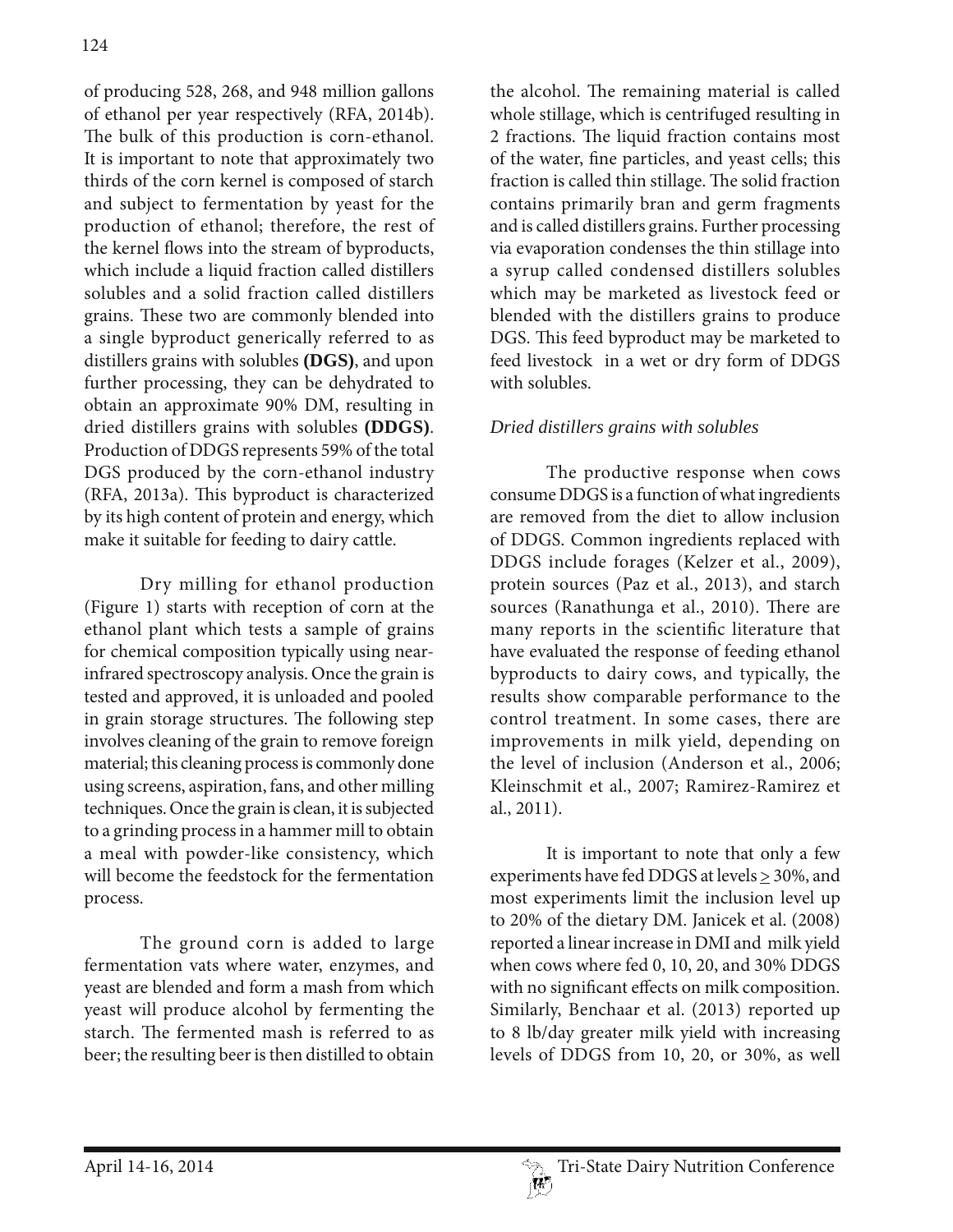as greater DMI. Interestingly, Hollmann et al. (2011a) conducted a meta-analysis and reported a quadratic response in milk yield when feeding distillers grains which peaked at 21% inclusion and resulted in a 2.7 lb/day increase in milk yield. Therefore, the observation of Hollmann et al., (2011a) supports the general notion that DDGS may be included at a maximal rate of approximately 20% of dietary DM to sustain production. In another meta-analysis, Paz et al. (2013) reported that an increase in the inclusion of corn DGS in dairy diets tended to increase milk yield.

Research suggests that DDGS may be safely included in dairy diets without negative effects on milk composition, as long as appropriate dietary considerations are taken into account, such as sufficient amount of effective fiber (Schingoethe et al., 2009). Janicek et al. (2008) reported no changes in concentration and yields of milk fat and protein with increasing levels of DDGS in dairy diets; on average, cows produced milk with 3.65% fat and 3.17% protein. In a similar study, Benchaar et al. (2013) reported linear decreases in milk fat and protein concentrations. These effects are the result of a linear increase in milk yield, but actual yields of fat and protein were similar across dietary treatments averaging 2.9 lb and 2.6 lb, respectively. Similar diluting effects have been reported by others; Leonardi et al. (2005) reported that cows consuming 15% DDGS produced milk with lower fat concentrations compared with cows receiving the control treatment (3.24 and 3.38% milk fat for DDGS and control treatment, respectively, corresponding with increased milk production and ultimately similar milk fat yield for both treatments). Field observations have reported cases of milk fat depression **(MFD)** when feeding DDGS, and the inclusion level is often kept below < 20% in commercial dairy diets (Janicek et al., 2008; Schingoethe et al., 2009; Hollmann et al.,

2011a). The field reports of MFD when feeding DDGS may be the result of additional factors other than simply adding DDGS to the diet. For example, Hollmann et al. (2011a) reported that lactation response to DDGS is dependent on diet fermentability. Diet fermentability plays a major role on the outcome of a successful feeding program, including DDGS, and when this factor surpasses adequate levels, it is possible to encounter issues, such as MFD. For instance, Owens et al. (2009) reported milk fat depression when feeding DDGS in combination with highmoisture corn but not with dry ground corn, which suggests an effect of diet fermentability leading to MFD. Similarly, Ramirez Ramirez et al. (2012) reported MFD when feeding DDGS in a dairy diet with high inclusion of corn silage and high fermentability evidenced by lower ruminal pH and marked changes in microbial community structure. Another factor that influences the response on milk fat is the profile and availability of the lipids present in the feed. Abdelqader et al. (2009) reported that diets with 6% ether extract containing DDGS or corn oil as sources of fat resulted in a slight decrease in milk fat concentration and yield compared to a diet containing corn germ, suggesting that fat in DDGS and corn oil is more readily available in the rumen and likely alter biohydrogenation pathways.

### *Effects on milk protein*

Schingoethe et al. (2009) indicated that feeding DDGS will seldom affect milk protein content unless protein is limiting in the diet. Similarly, the meta-analysis conducted by Paz et al. (2013) reported that the inclusion of DGS was not associated with milk protein concentration unless the supply of metabolizable protein **(MP)** and Lys are limiting or close to limiting. Feeding corn milling byproducts may increase the protein content of the diet and improve the supply of MP because of increased microbial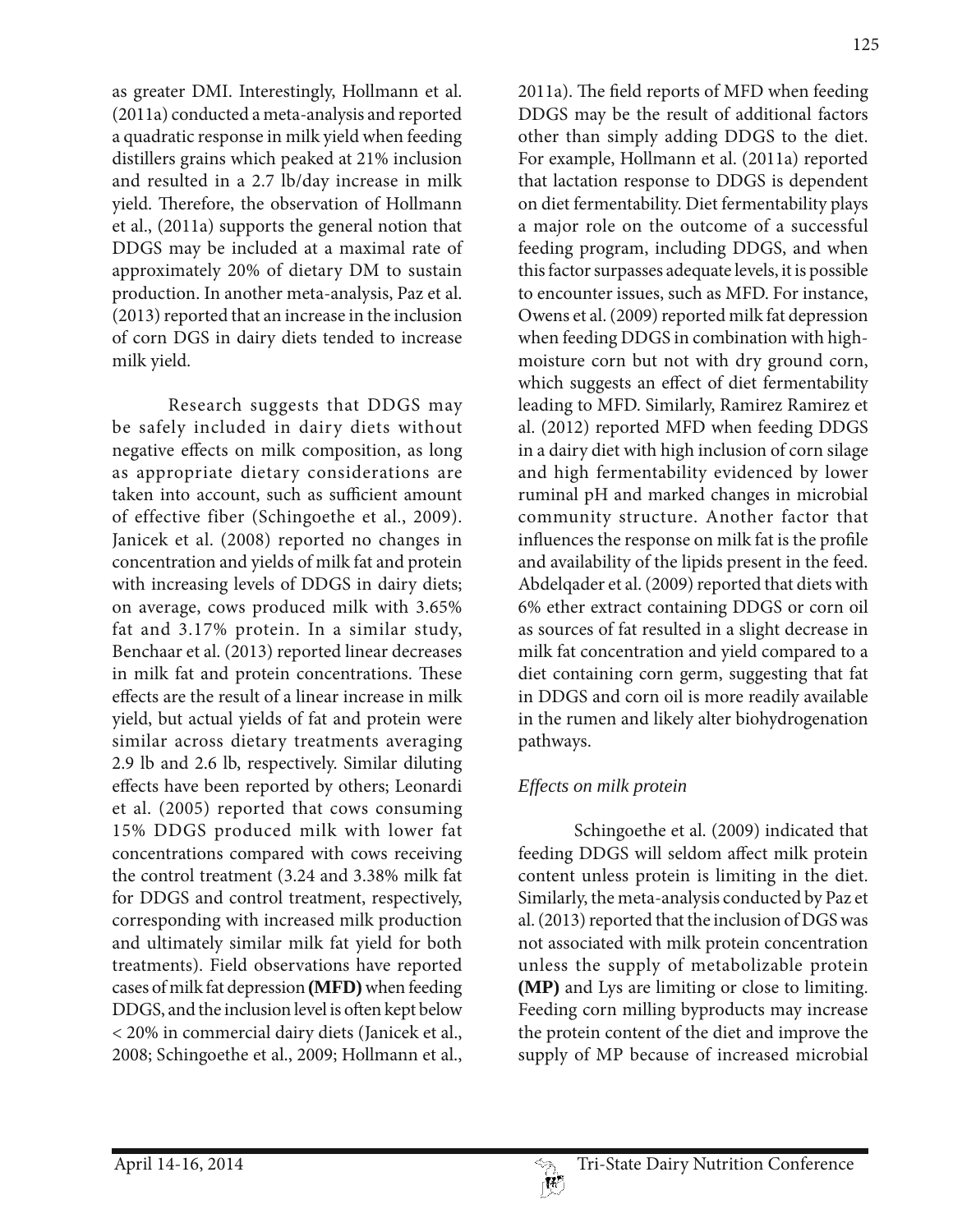crude protein (MCP) synthesis (Gehman and Kononoff, 2010) and increased supply of RUP (Janicek et al., 2008). Hollmann et al. (2011b) described that protein quality and origin (cornprotein and non-corn protein) are important factors to consider when including distillers grains in dairy diets because of the reduced supply of lysine in corn derived products.

In spite of decreased protein percentage as DDGS were included in diets at increasing levels from 0 to 30%, some researchers have reported increased protein yield due to an increase in milk production. Janicek et al. (2008) reported that cows produced increasing amounts of milk protein when fed 0, 10, 20, and 30% of the dietary DM as DDGS, and Benchaar et al. (2013) reported increasing amounts for a similar arrangement of treatments. Conversely, Kleinschmit et al. (2007) fed dairy cows 15% DDGS with alfalfa or corn silage as the source of forage and observed no changes in protein concentration (3.3  $\pm$  0.05%) but reported that inclusion of alfalfa hay tended to increase the yield of protein, which underscores the importance of considering different sources of protein and their solubility, rumen degradability, and amino acid profile. Overall feeding DDGS to dairy cows has no detrimental effect on milk protein production as long as diets are formulated to meet the MP requirements of the cow.

# *Wet distillers grains with solubles (WDGS)*

To date, very little research has been conducted on dairy cattle consuming wet distillers grains and solubles **(WDGS)**. One reason for this is that it may be difficult to store so that spoilage is avoided, and most university research facilities are small. As a consequence, most research facilities are unable to utilize loads at amounts necessary to maintain the frequency of delivery needed to keep WDGS fresh. In one study designed to evaluate the level and form of DGS, diets were formulated to contain either 10 or 20% of DGS in either wet or dry form (Anderson et al., 2006). In that study, cows consuming WDGS produced similar amounts of milk, but this milk contained a higher concentration of fat and protein than from cows consuming DDGS. Interestingly, a higher feeding value of WDGS over DDGS also has been documented in the performance of feedlot cattle consuming a high grain finishing ration (Nuttelman et al., 2013). Although less research has been conducted in growing cattle fed high forage diets, recent research at the University of Nebraska-Lincoln suggests that the difference in feeding value is less (Ahern et al., 2011). Further research in lactating dairy cattle is needed to determine the impact on milk production when feeding either WDGS or DDGS.

# *High protein dried distillers grains (HPDDG)*

High-protein distillers dried grains **(HPDDG)** may be produced from the dry milling industry when the germ and bran are removed and fermentation occurs with nutrients supplied by the remaining gluten and endosperm (Kelzer et al., 2009). Using HPDDG which contained 46% CP to replace soybean meal and a bypass soy product, Hubbard et al. (2009) observed an increase in 3.5% FCM and yield of both fat and protein. Kelzer et al. (2009) fed diets that contained either conventional DDGS or HPDDG and compared production to animals consuming a control. In this study, milk production and composition were unaffected. In a study conducted at South Dakota State University, Christen et al. (2010) reported that the inclusion of HPDDG in replacement soybean meal resulted in similar production. Interestingly, despite the fact that lysine became first limiting when cows consumed HPDDG, this did not affect milk protein yield and also resulted in a higher concentration of casein in the milk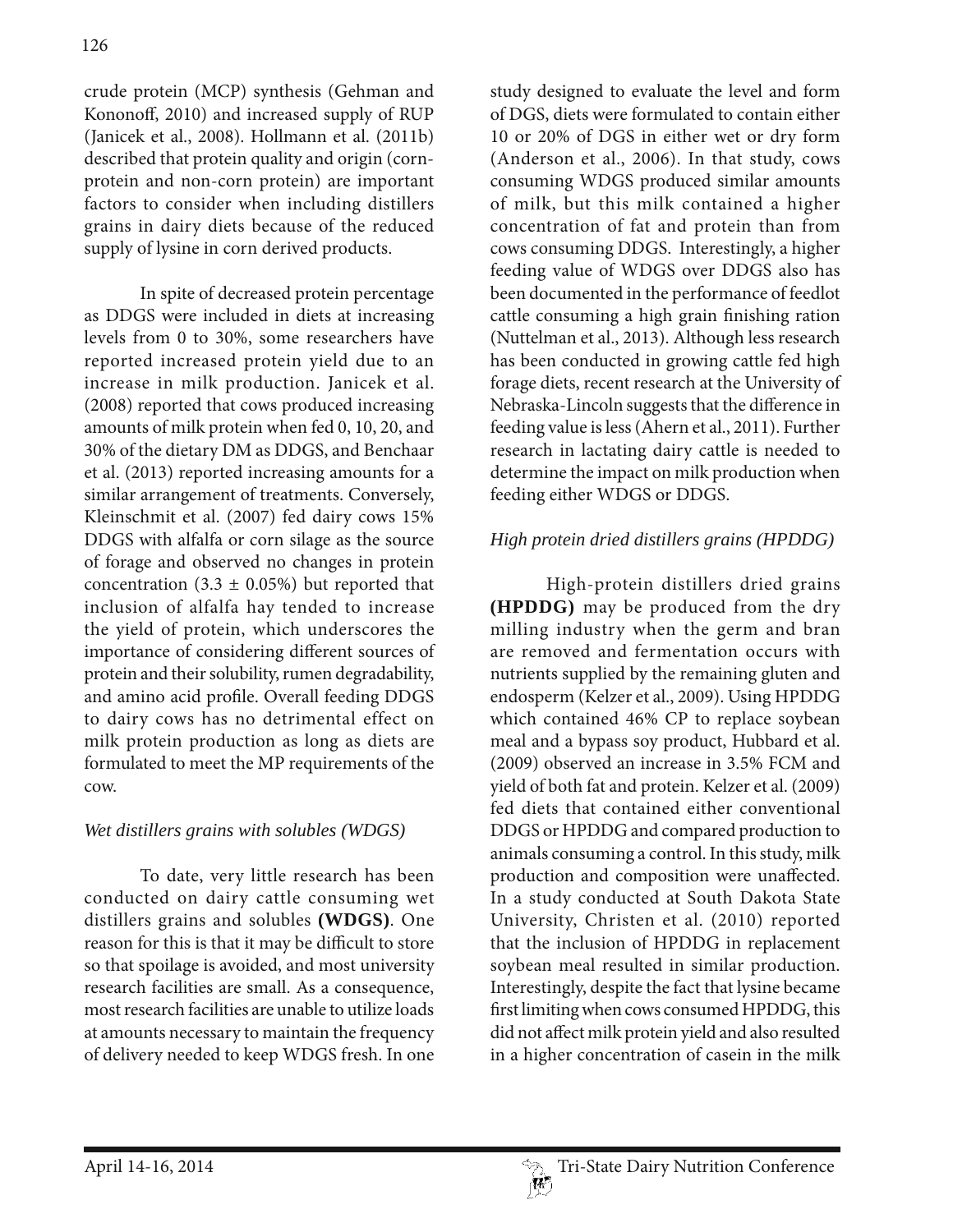protein, suggesting that the amino acid profile delivered to the animal was most desirable.

### *Reduced fat distillers grains with solubles (RFDDGS)*

Current efforts in the dry milling technology may partially remove fat during the manufacturing process and market it as feedstock for the biodiesel industry (Majoni et al., 2011). This may be done in one of two ways. The first method occurs at the front-end of dry milling processes and involves removing the germ from the kernel before the fermentation process (Atkinson et al., 2012). The second method involves the removal of fat after the fermentation process using chemical and physical extraction processes, including pH treatment, solvent extraction, or centrifugation of the condensed solubles fraction. The final fat content of DDGS varies depending on the method used to recover the fat (Majoni et al., 2011), and the resulting product is commonly referred to as reduced fat dried distillers grains **(RFDDGS)**. Generally speaking, solvent extraction has been noted to remove more fat than centrifugation; for instance, Mjoun et al. (2010) reported 3.5% ether extract in RFDDGS obtained by a solvent extraction method, while Jolly et al. (2013) reported 9% ether extract in deoiled modified DDGS obtained by centrifugation of the condensed solubles that were added to the final product. Obviously, the extent to which fat is removed varies across plants, and this underlines the importance of accurate estimates of feed characterization when balancing rations.

At the present time, there is limited information on feeding RFDDGS to ruminants, but a concern is that the removal of the fat also reduces the amount of energy available to the animal. Surprisingly, this has not been observed in dairy cows (Mjoun et al., 2010) and feedlot steers (Atkinson et al., 2012; Jolly

et al., 2013). Mjoun et al. (2010) conducted an experiment testing 0, 10, 20, and 30% solvent extracted RFDDGS in dairy diets and reported no significant effects on DMI (51 lb/day) and milk yield (78 lb/day), which were similar to the control diet containing soybean products as sources of protein. Similarly, Castillo-Lopez et al. (2014) formulated diets containing 0 to 30% of the diet DM as RFDDGS, from which fat was extracted by centrifugation technology. In this study, both milk yield and milk composition was unchanged. Overall, this information supports the use of RFDDGS in dairy diets without compromising milk production.

## **Conclusions**

The expansion of the corn-ethanol industry has lead to an increase in the availability of feed byproducts which are highly suitable for dairy cows. The most common of these feedstuffs is DDGS. This byproduct is an excellent source of protein, especially rumen undegradable protein and energy and can be used in replacement for more expensive energy and protein sources, such as corn and soybean products. Trends in the corn-ethanol industry are geared towards producing more value-added products from the corn kernel; hence, the current implementation of technology to extract residual fat from the byproducts stream to use it as feedstock for the biodiesel industry is occurring; this technology produces RFDDGS. Research has shown that byproducts can be safely included in diets for dairy cows at levels as high as 30% of the dietary DM while maintaining milking performance. Practically speaking, feeding rates are usually much lower, but the use of byproducts in dairy rations is recommended because they can be safely used to replace many more expensive high energy or protein ingredients.

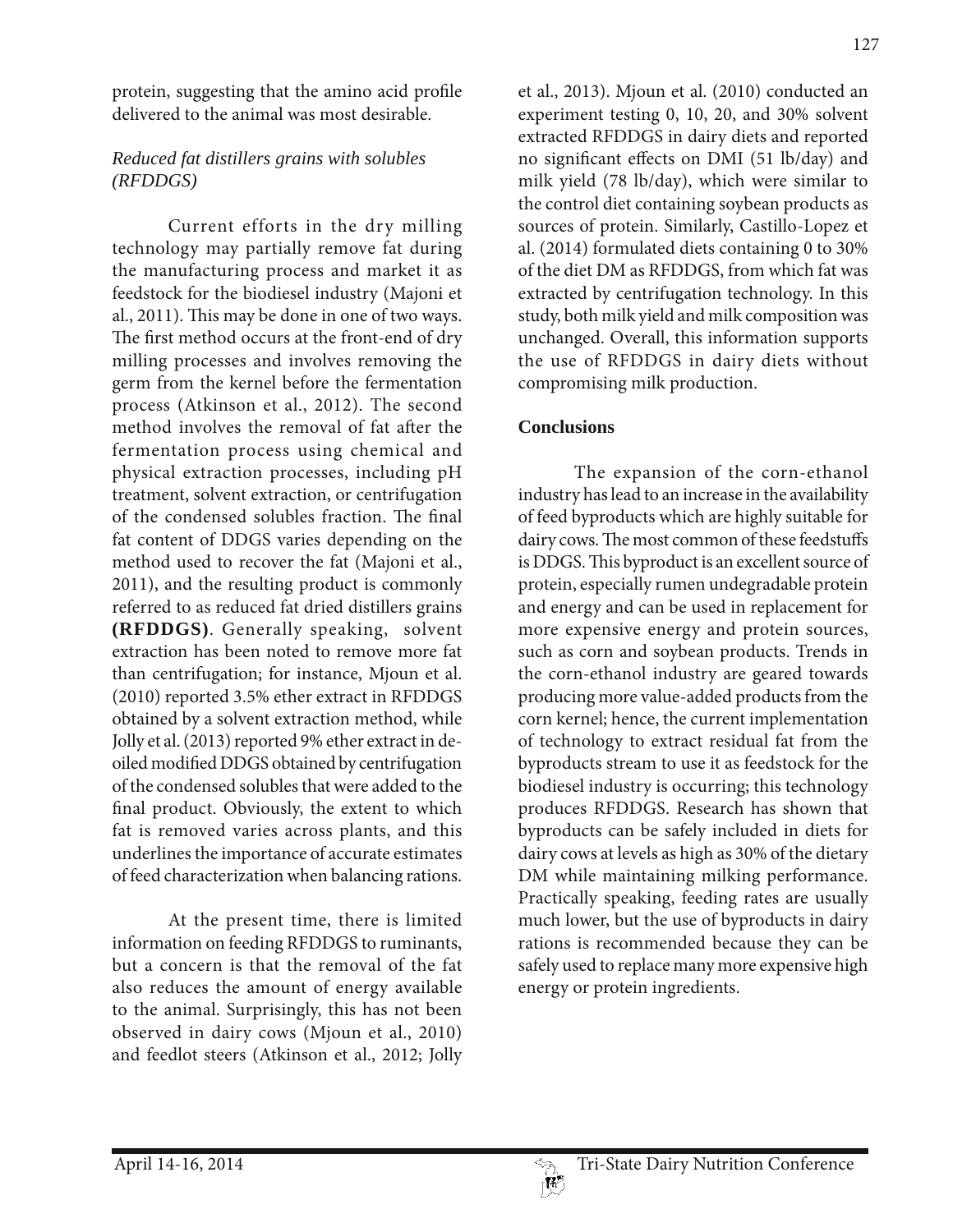# **References**

Abdelqader, M.M., A.R. Hippen, K.F. Kalscheur, D.J. Schingoethe, and A.D. Garcia. 2009. Isolipidic additions of fat from corn germ, corn distillers grains, or corn oil in dairy cow diets. J. Dairy Sci. 92:5523-5533.

Ahern, N.A., B.L. Nuttleman, C.D. Buckner, T.J. Klopfenstein, and G.E Erickson. 2011. Use of dry-rolled corn, dry or wet distillers grains plus solubles as an energy source in high forage diets for growing cattle. Nebraska Beef Cattle Report, University of Nebraska, Lincoln. Pages 20-21.

Anderson, J.L., D.J. Schingoethe, K.F. Kalscheur, and A.R. Hippen. 2006. Evaluation of dried and wet distillers grains included at two concentrations in the diets of lactating dairy cows. J. Dairy Sci. 89:3133-3142.

Atkinson, R.L., P.M. Walker, S.W. Reader, J.M. Carmack, K.M. Ajuwon, S.L. Lake, B.R. Wiegand, and L.A. Forster. 2012. Effect of low-fat corn distillers grains fed at 40 and 70% inclusion on growth performance and meat quality of steers. Prof. Anim. Sci. 28:41-55.

Benchaar, C., F. Hassanat, R. Gervais, P.Y. Chouinard, C. Julien, H.V. Petit, and D.I. Massé. 2013. Effects of increasing amounts of corn dried distillers grains with solubles in dairy cow diets on methane production, ruminal fermentation, digestion, N balance, and milk production. J. Dairy Sci. 96:2413-2427.

Castillo-Lopez, E., T.J. Klopfenstein, S.C. Fernando, and P.J. Kononoff. 2014. Ration formulations containing reduced fat dried distillers grains with solubles and their impact on lactation performance, rumen fermentation, and intestinal flow of microbial nitrogen in Holstein cows. J. Dairy Sci. 97:1578-1593.

Christen, K.A., D.J. Schingoethe, K.F. Kalscheur, A.R. Hippen, K. Karges, and M.L. Gibson. 2010. Response of lactating dairy cows to high protein distillers grains or three other protein supplements. J. Dairy Sci. 93:2095-2104.

Gehman, A.M., and P.J. Kononoff. 2010. Nitrogen utilization, nutrient digestibility, and excretion of purine derivatives in dairy cattle consuming rations containing corn milling co-products. J. Dairy Sci. 93:3641-3651.

Hollmann, M., M.S. Allen, and D.K. Beede. 2011a. Diet fermentability influences lactational performance responses to corn distillers grains: A meta-analysis. J. Dairy Sci. 94:2007-2021.

Hollmann, M., M.S. Allen, and D.K. Beede. 2011b. Dietary protein quality and quantity affect lactational responses to corn distillers grains: A meta-analysis. J. Dairy Sci. 94:2022-2030.

Hubbard, K.J., P.J. Kononoff, A.M. Gehman, J.M. Kelzer, K. Karges, and M.L. Gibson. 2009. The effect of feeding high protein dried distillers grains on milk production. J. Dairy Sci. 92:2911- 2914.

Janicek, B.N., P.J. Kononoff, A.M. Gehman, and P.H. Doane. 2008. The effect of feeding dried distillers grains plus solubles on milk production and excretion of urinary purine derivatives. J. Dairy Sci. 91:3544-3553.

Jolly, M.L., B.L. Nuttleman, D. Burken, C.J. Shneider, T.J. Klopfenstein, and G.E. Erickson. 2013. Effects of modified distillers grains plus solubles and condensed distillers solubles with and without oil extraction on finishing performance. Nebraska Beef Cattle Report, University of Nebraska, Lincoln. Pages 64-65.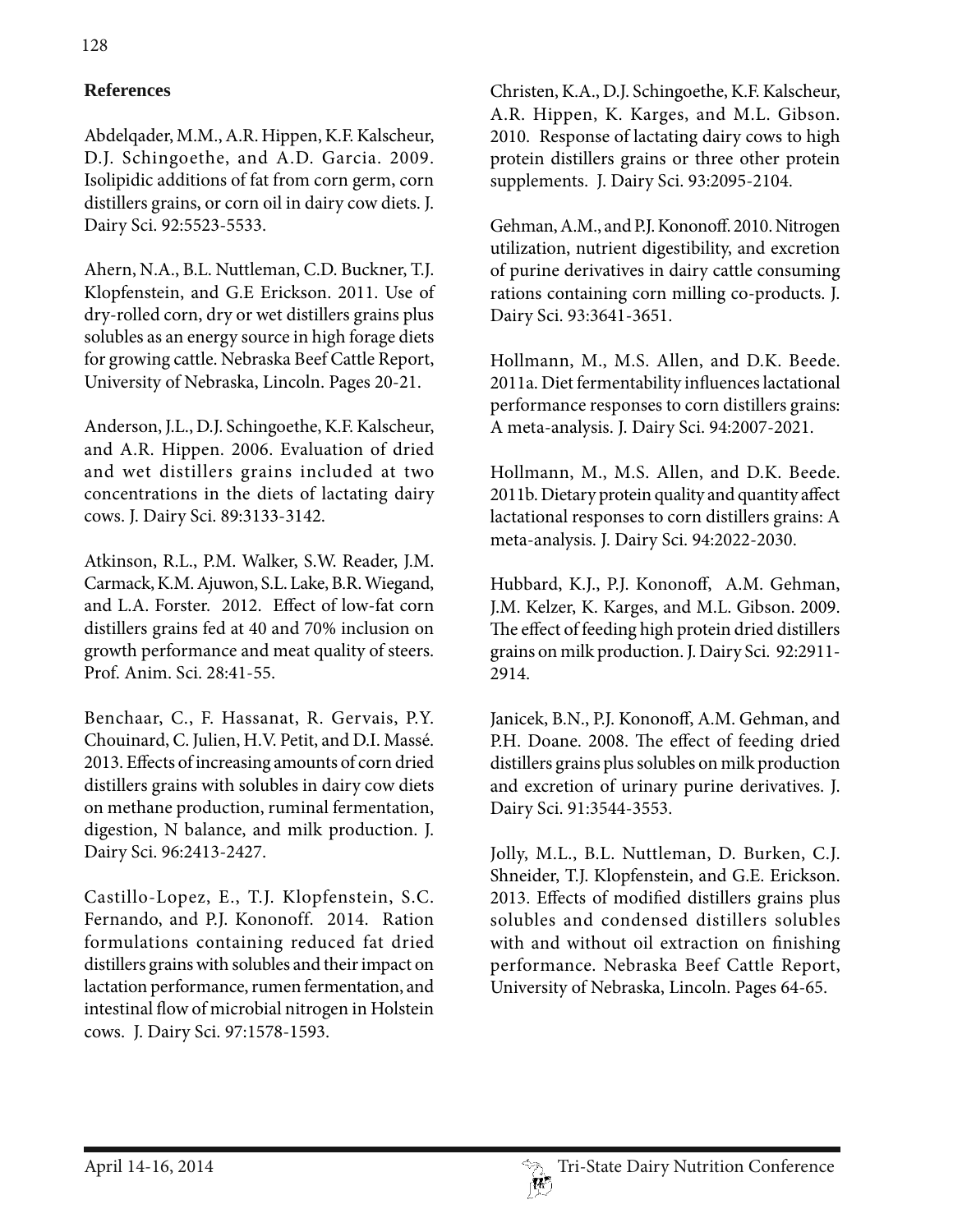Kelzer, J.M., P.J. Kononoff, A.M. Gehman, L.O. Tedeschi, K. Karges, and M.L. Gibson. 2009. Effects of feeding three types of corn-milling coproducts on milk production and ruminal fermentation of lactating Holstein cattle. J. Dairy Sci. 92:5120-5132.

Kleinschmit, D.H., D.J. Schingoethe, A.R. Hippen, and K.F. Kalscheur. 2007. Dried distillers grains plus solubles with corn silage or alfalfa hay as the primary forage source in dairy cow diets. J. Dairy Sci. 90:5587-5599.

Leonardi, C., S. Bertics, and L.E. Armentano. 2005. Effect of increasing oil from distillers grains or corn oil on lactation performance. J. Dairy Sci. 88:2820-2827.

Majoni, S., T. Wang, and L.A. Johnson. 2011. Physical and chemical processes to enhance oil recovery from condensed corn distillers solubles. J. Am. Oil Chem. Soc. 88:425-434.

Mjoun, K., K.F. Kalscheur, A.R. Hippen, and D.J. Schingoethe. 2010. Performance and amino acid utilization of early lactation dairy cows fed regular or reduced-fat dried distillers grains with solubles. J. Dairy Sci. 93:3176-3191.

Nuttleman, B.J., D. Burken, C.J. Shneider, G.E. Erickson, and T.J. Klopfenstein, 2013. Comparing wet and dry distillers grains plus solubles for yearling finishing cattle. Nebraska Beef Cattle Report, University of Nebraska, Lincoln. Pages 62-63.

Owens, T.M., A.R. Hippen, K.F. Kalscheur, D.J. Schingoethe, D.L. Prentice, and H.B Green. 2009. High-fat or low-fat distillers grains with dry or high-moisture corn in diets containing monensin for dairy cows. J. Dairy Sci. E-Suppl. 1:377. (Abstr.)

Paz, H.A., E. Castillo-Lopez, H.A. Ramirez Ramirez, D.A. Christensen, T.J. Klopfenstein, and P.J. Kononoff. 2013. Invited Review: Ethanol coproducts for dairy cows: There goes our starch...now what? Can. J. Anim. Sci. 93:407-425.

Ramirez-Ramirez, H.A., A.R. Geis, C.S. Heine, K.J. Clark, A.M. Gehman, and P.J. Kononoff. 2011. Storage conditions of wet corn distillers' grains with solubles in combination with other feeds and understanding the effects on performance of lactating dairy cows. Can. J. Anim. Sci. 91:331-339.

Ramirez-Ramirez, H.A., K. Nestor, L.O Tedeschi, T.R. Callaway, S.E. Dowd, S.C. Fernando, and P.J. Kononoff. 2012. The effect of brown midrib corn silage and dried distillers grains and solubles on milk production, nitrogen utilization, and microbial community structure in dairy cows. Can. J. Anim. Sci. 92:365-380.

Ranathunga, S.D., K.F. Kalscheur, A.R. Hippen, and D.J. Schingoethe. 2010. Replacement of starch from corn with nonforage fiber from distillers grains and soyhulls in diets of lactating dairy cows. J. Dairy Sci. 93:1086-1097.

Renewable Fuel Association (RFA). 2013a. Battling the barrel. Ethanol industry outlook 2013. On line: http://www.Ethanolrfa.Org/ pages/annual-industry-outlook Accessed on August 30, 2013.

Renewable Fuel Association (RFA). 2013b. How ethanol is made. On line: http://www.Ethanolrfa. Org/pages/how-ethanol-is-made. Accessed on August 30, 2013.

Renewable Fuel Association (RFA). 2014a. Industry Statsics. http://www.ethanolrfa.org/ pages/statistics. Accessed March 5, 2014.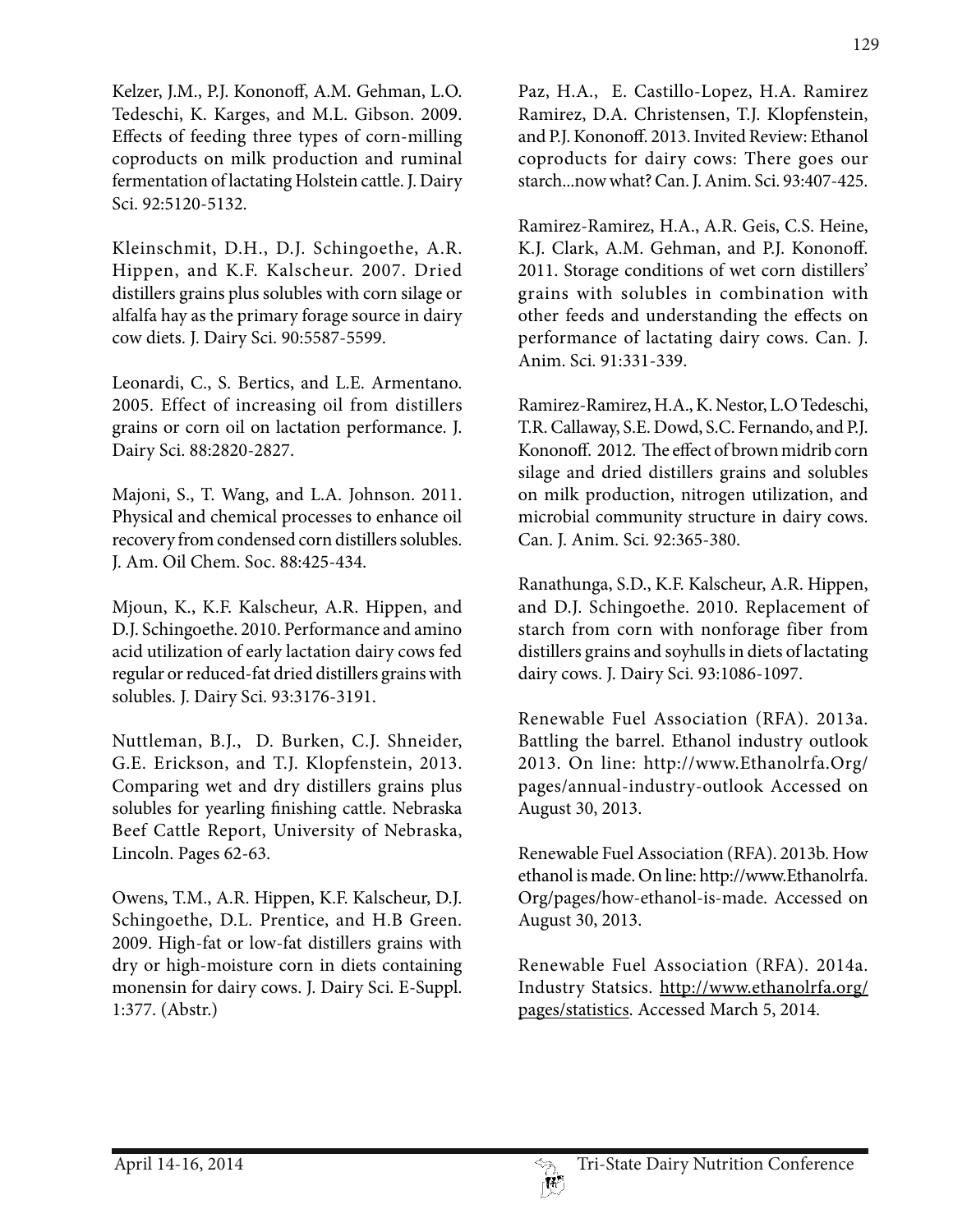Renewable Fuel Association. 2014b. Biorefienry Locations. http://ethanolrfa.org/bio-refinerylocations/. Accessed March 5, 2014.

Schingoethe, D.J., K.F. Kalscheur, A.R. Hippen, and A.D. Garcia. 2009. Invited review: The use of distillers products in dairy cattle diets. J. Dairy Sci. 92:5802-5813.